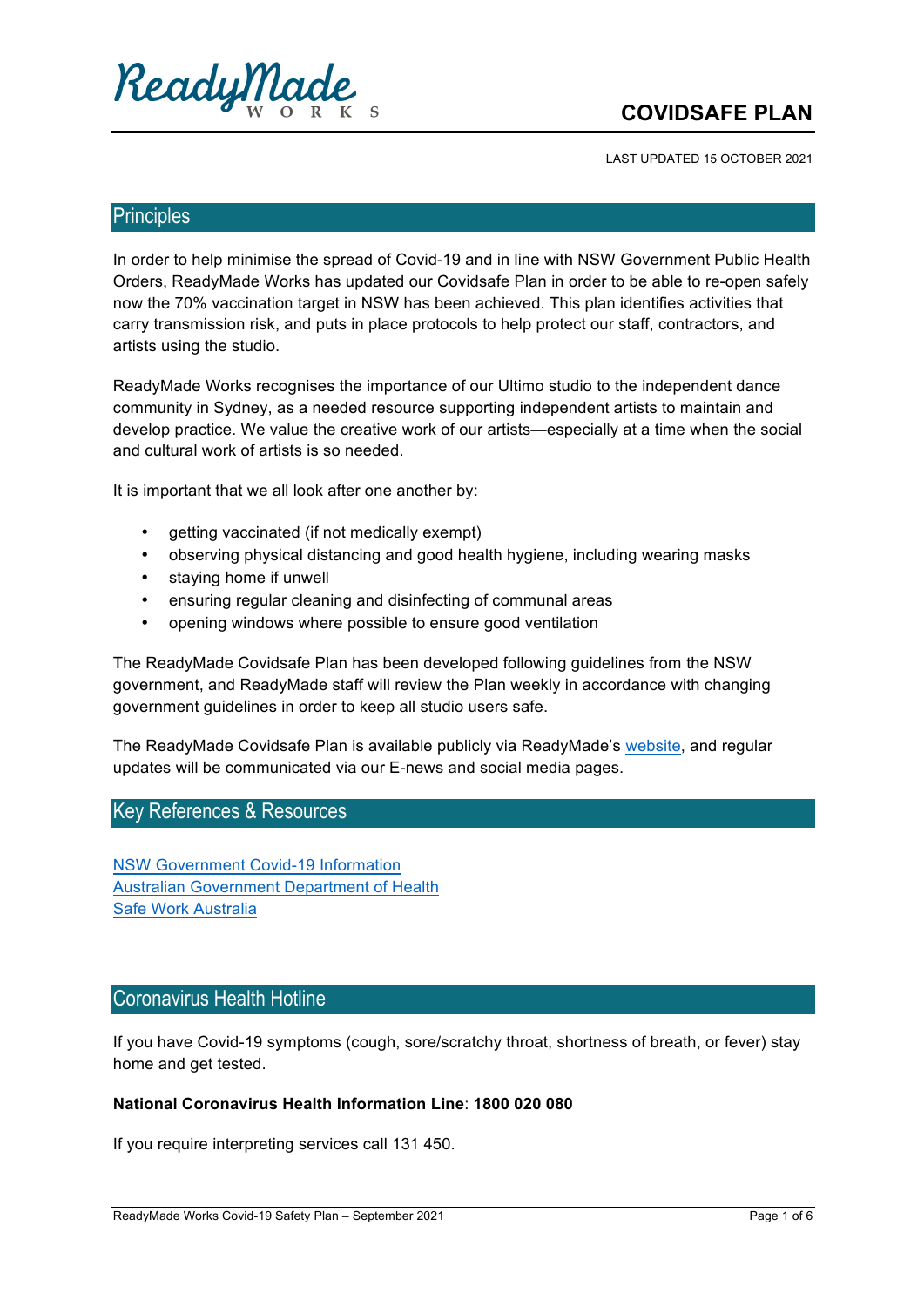### Covid-19 Safety Plan

ReadyMade's studio is a multi-purpose rehearsal space located in Ultimo at Level 1, 247-257 Bulwara Rd. The space includes a studio with lounge area (total 220m<sup>2</sup>; Tarkett dance floor 84m $^2$ ), bathroom, kitchen, and office. Normal opening hours are Monday-Sunday 9am-7pm.

This plan is made in line with NSW government recommendations for indoor recreation facilities and entertainment facilities. Stay-at-home orders for adults who have received both doses of the COVID-19 vaccine will be lifted from the Monday after NSW passes the 70% double vaccination target, meaning that ReadyMade Works will be able to open following the protocols outlined below.

|  | Well-Being of Staff, Contractors and Artists |  |
|--|----------------------------------------------|--|
|  |                                              |  |

| <b>Protocols</b>                                                                                                                           | <b>Actions</b>                                                                                                              |
|--------------------------------------------------------------------------------------------------------------------------------------------|-----------------------------------------------------------------------------------------------------------------------------|
| In accordance with NSW government restrictions, only those adults<br>with double dose vaccinations or medically exempt will be able to     | All ReadyMade Works staff are double dose<br>vaccinated                                                                     |
| access the studio at this time                                                                                                             | Update Studio Hire special terms & conditions<br>to require hirers/studio users to declare<br>vaccination status            |
|                                                                                                                                            | Update information on website                                                                                               |
| Exclude staff, volunteers and visitors who are unwell from the<br>premises.                                                                | Communicate working from home processes<br>with staff                                                                       |
|                                                                                                                                            | Studio Hire fees will be waived if a person<br>needs to cancel due to illness                                               |
| Provide staff with information and training on COVID-19, including<br>when to get tested, physical distancing, wearing masks and cleaning. | Staff will update their training on COVID-19 in<br>line with changing restrictions and advice                               |
| Display conditions of entry including requirements to stay away if                                                                         | Update Studio Hire special terms & conditions                                                                               |
| unwell and record keeping.                                                                                                                 | Review signage in studio                                                                                                    |
| Put in place a plan of action to respond to a suspected or confirmed<br>case of COVID-19                                                   | Staff will follow guidance published by the<br>NSW government                                                               |
|                                                                                                                                            | https://www.nsw.gov.au/covid-19/getting-<br>back-to-work-a-covid-safe-way/guidance-for-<br>businesses-linked-covid-19-cases |

#### Physical Distancing

| <b>Protocols</b>                                                                                                                                                                                                                                                        | <b>Actions</b>                                                                                                                                                              |
|-------------------------------------------------------------------------------------------------------------------------------------------------------------------------------------------------------------------------------------------------------------------------|-----------------------------------------------------------------------------------------------------------------------------------------------------------------------------|
| Capacity must not exceed one person per 4 square metres of space<br>in indoor areas of the premises, or 75% capacity, and one person per<br>2 square metres of space in outdoor areas of the premises.<br>Note: Gym and group dance classes must not exceed 20 persons. | Update Studio Hire special terms & conditions<br>Classes will be capped at 20 participants<br>Open studio showings and performance<br>works will be limited to 75% capacity |
| Ensure 1.5m physical distancing where possible, including:                                                                                                                                                                                                              | Update Studio Hire special terms & conditions                                                                                                                               |

ReadyMade Works Covid-19 Safety Plan– September 2021 Page 2 of 6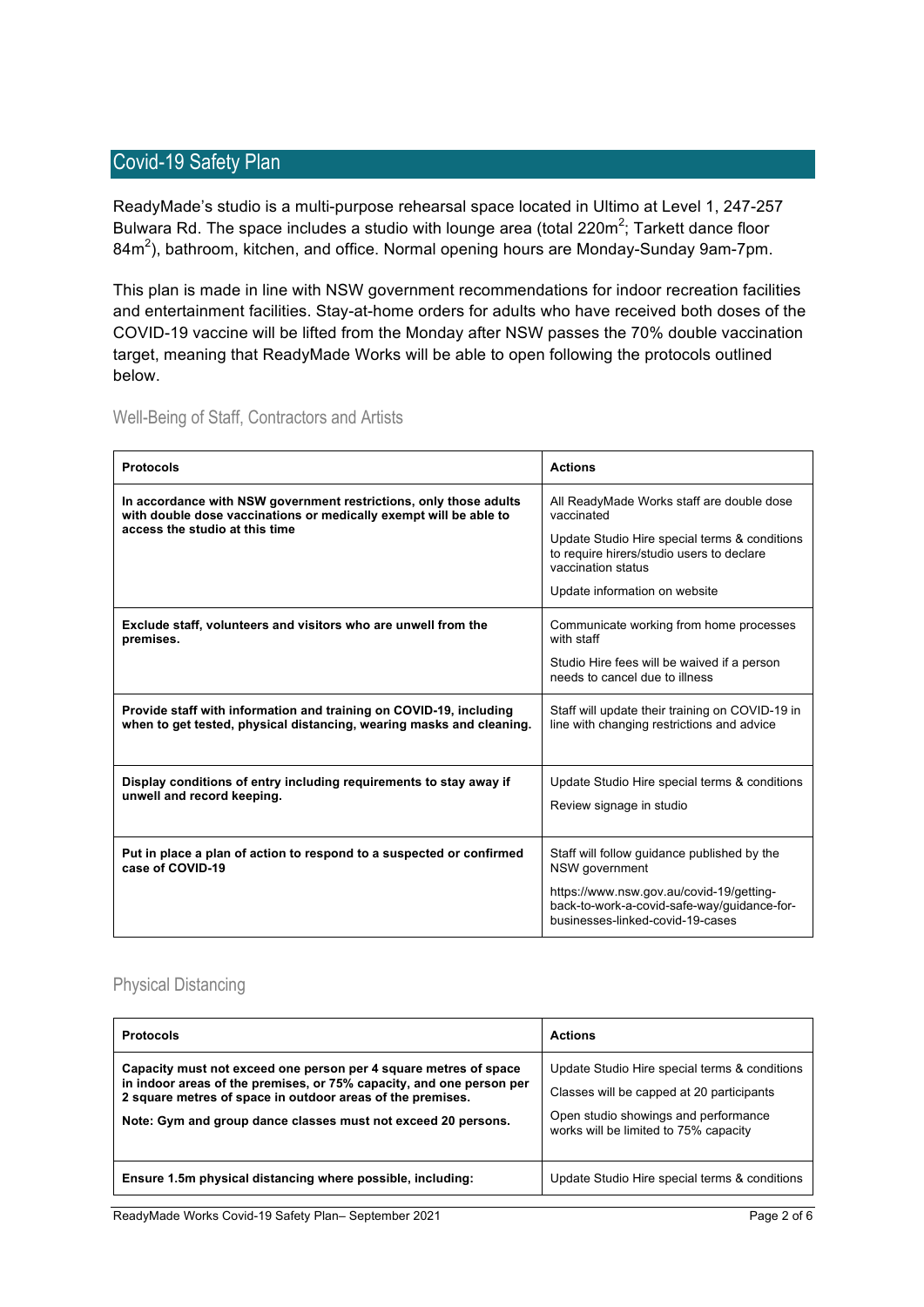| at points of mixing or queuing<br>٠<br>between seated groups<br>between staff.                                                                                                                                                                   | Review current signage in studio and in<br>common areas such as the stairs and<br>veranda<br>Class participants to be spaced at 1.5m<br>Seating for performance to be spaced at 1.5m                                                                                                                                                                                                                                                                    |
|--------------------------------------------------------------------------------------------------------------------------------------------------------------------------------------------------------------------------------------------------|---------------------------------------------------------------------------------------------------------------------------------------------------------------------------------------------------------------------------------------------------------------------------------------------------------------------------------------------------------------------------------------------------------------------------------------------------------|
| Avoid congestion of people in any specific areas within the venue<br>where possible, such as change rooms and other communal<br>facilities.<br>Have strategies in place to manage gatherings that may occur<br>immediately outside the premises. | Post signage in studio, particularly at potential<br>crowding points (stairs, mezzanine, doors)<br>Studio Hirers and class participants<br>encouraged to arrive dressed for<br>class/practice where possible<br>Studio hire is available for a minimum 3 hour<br>hire with a 1-hour buffer between hires to<br>minimise contact between hirers<br>Update information on website and<br>communication channels<br>Post signage on gate to encourage 1.5m |
|                                                                                                                                                                                                                                                  | distancing                                                                                                                                                                                                                                                                                                                                                                                                                                              |
| Singing by audiences is not allowed in indoor areas.                                                                                                                                                                                             | N/A for practice and rehearsals in studio                                                                                                                                                                                                                                                                                                                                                                                                               |
| Dancing is not allowed in indoor areas except for group dance<br>classes, where no more than 20 people are permitted to dance.                                                                                                                   | Classes will be limited to 20 participants                                                                                                                                                                                                                                                                                                                                                                                                              |
| Patrons can only consume alcohol when seated in indoor areas.                                                                                                                                                                                    | For Happy Hour and other open studio<br>showings, alcohol/beverages/food will only be<br>allowed to be consumed in the outside<br>veranda space                                                                                                                                                                                                                                                                                                         |

### Ventilation

| <b>Protocols</b>                                                                                                                                                                                                                  | <b>Actions</b>                                                                                                                               |
|-----------------------------------------------------------------------------------------------------------------------------------------------------------------------------------------------------------------------------------|----------------------------------------------------------------------------------------------------------------------------------------------|
| Review the 'COVID-19 guidance on ventilation' available on<br>nsw.gov.au and consider which measures are relevant to your<br>premises before completing this COVID-19 Safety Plan.                                                | All staff are familiar with the COVID-19<br>guidance on ventilation                                                                          |
| Use outdoor settings wherever possible.                                                                                                                                                                                           | When not using the studio dance floor, hirers<br>and participants will be encouraged to use the<br>outdoor space for conversation, food etc. |
| In indoor areas, increase natural ventilation by opening windows and<br>doors where possible.                                                                                                                                     | Update Studio Hire special terms and<br>conditions<br>Post signage to encourage opening windows<br>and doors to increase ventilation         |
|                                                                                                                                                                                                                                   | Fans when used will be pointed towards the<br>floor or ceiling                                                                               |
| In indoor areas, increase mechanical ventilation where possible by<br>optimising air conditioning or other system settings (such as by<br>maximising the intake of outside air and reducing or avoiding<br>recirculation of air). | N/A                                                                                                                                          |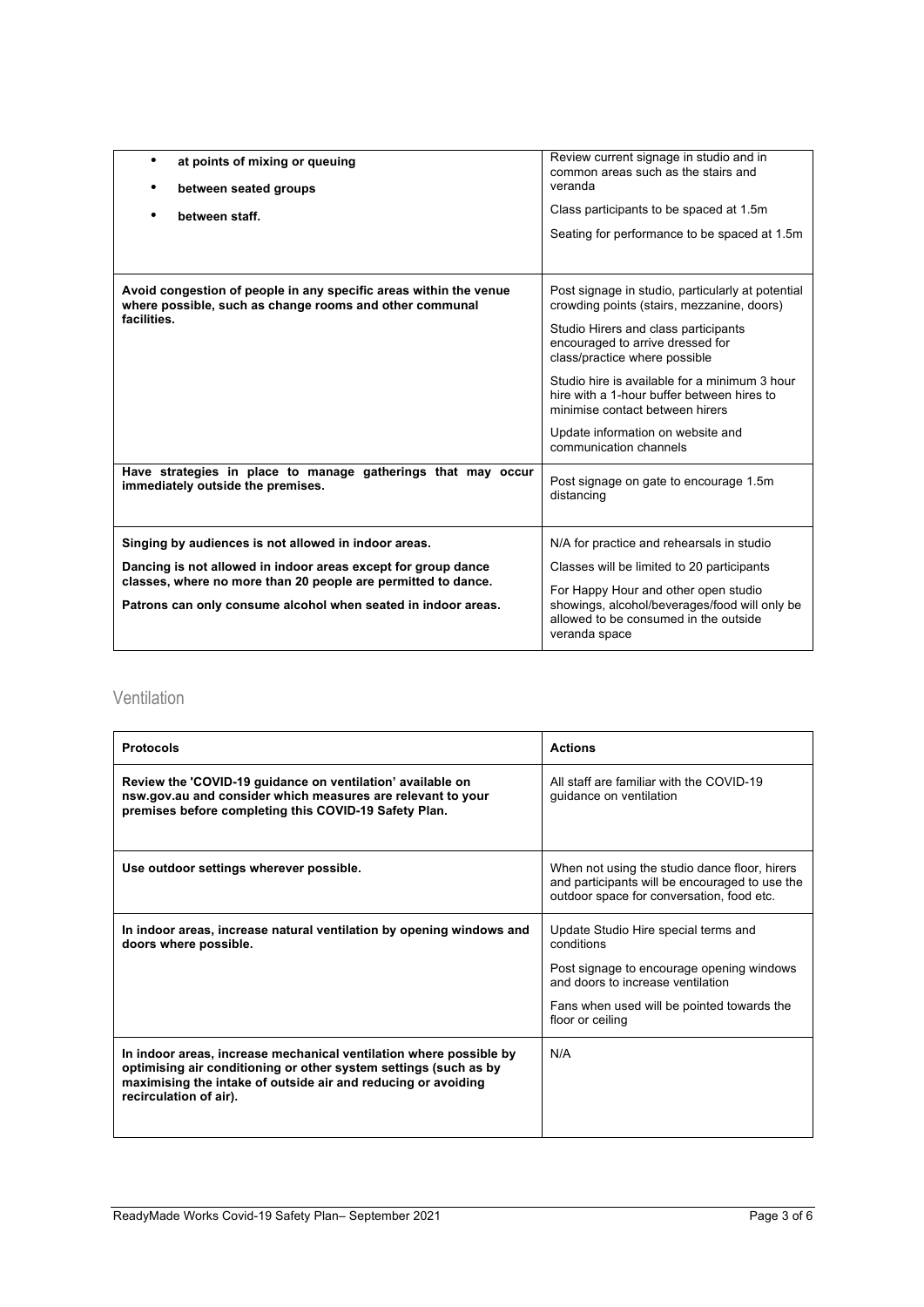| Ensure mechanical ventilation systems are regularly maintained to<br>optimise performance (for example through regular filter cleaning or<br>filter changes). | N/A |
|---------------------------------------------------------------------------------------------------------------------------------------------------------------|-----|
|---------------------------------------------------------------------------------------------------------------------------------------------------------------|-----|

# Hygiene & Cleaning

| <b>Protocols</b>                                                                                                                                                                                                                                                                                                                                                                                                  | <b>Actions</b>                                                                                                                                                                                                                                                                                                                                                                                                                                                                                                                                                           |
|-------------------------------------------------------------------------------------------------------------------------------------------------------------------------------------------------------------------------------------------------------------------------------------------------------------------------------------------------------------------------------------------------------------------|--------------------------------------------------------------------------------------------------------------------------------------------------------------------------------------------------------------------------------------------------------------------------------------------------------------------------------------------------------------------------------------------------------------------------------------------------------------------------------------------------------------------------------------------------------------------------|
| Face masks must be worn by staff and customers in indoor areas,<br>unless exempt.                                                                                                                                                                                                                                                                                                                                 | Update Studio Hire special terms & conditions                                                                                                                                                                                                                                                                                                                                                                                                                                                                                                                            |
| Note: People engaging in strenuous physical exercise are exempt,<br>unless they are participating in an indoor gym class or dance class.                                                                                                                                                                                                                                                                          | Post signage in studio                                                                                                                                                                                                                                                                                                                                                                                                                                                                                                                                                   |
| Adopt good hand hygiene practices. Have hand sanitiser at key<br>points around the venue.                                                                                                                                                                                                                                                                                                                         | Post good hygiene practices & how to hand<br>wash posters (Safe Work Australia) in studio<br>and bathroom<br>Hand Sanitiser available on entry, in the                                                                                                                                                                                                                                                                                                                                                                                                                   |
| Ensure bathrooms are well stocked with hand soap and paper towels<br>or hand dryers.                                                                                                                                                                                                                                                                                                                              | studio and bathrooms.<br>Hygiene stations provided at:                                                                                                                                                                                                                                                                                                                                                                                                                                                                                                                   |
|                                                                                                                                                                                                                                                                                                                                                                                                                   | • Front door & stereo area $-$<br>equipped with hand sanitiser,<br>disinfectant spray/wipes, bin<br>• Bathroom & kitchen -soap,<br>disposable paper towels, bin                                                                                                                                                                                                                                                                                                                                                                                                          |
| Clean frequently used indoor hard surface areas (including children's<br>play areas) at least daily with detergent/disinfectant. Clean frequently<br>touched areas and surfaces several times per day. Reduce sharing of<br>equipment where practical and ensure these are cleaned with<br>detergent and disinfectant between use. Encourage visitors to wipe<br>down equipment after they have finished using it | Update Studio Hire terms & conditions<br>Post signage in studio<br>Provide disinfectant cleaner, disposable<br>paper towels, mop & disposable gloves<br>Provide cleaning checklist for hirers<br>Hirers are requested to undertake regular<br>cleaning of frequently touched surfaces (door<br>handles, stereo, light switches,<br>heating/cooling, tables, locks/touchpads,<br>wash basin, toilet, Tarkett)<br>Kitchen limited to water bottle filling only and<br>users requested to supply own utensils<br>Regular deep cleaning to be undertaken by<br>Clean2Sparkle |

## Record Keeping

| <b>Protocols</b>                                                                                                                                                            | <b>Actions</b>                                                          |
|-----------------------------------------------------------------------------------------------------------------------------------------------------------------------------|-------------------------------------------------------------------------|
| Use the NSW Government QR code system to collect an electronic<br>record of the name, contact number and entry time for all staff.<br>volunteers, visitors and contractors. | QR code is displayed prominently on arrival<br>with appropriate signage |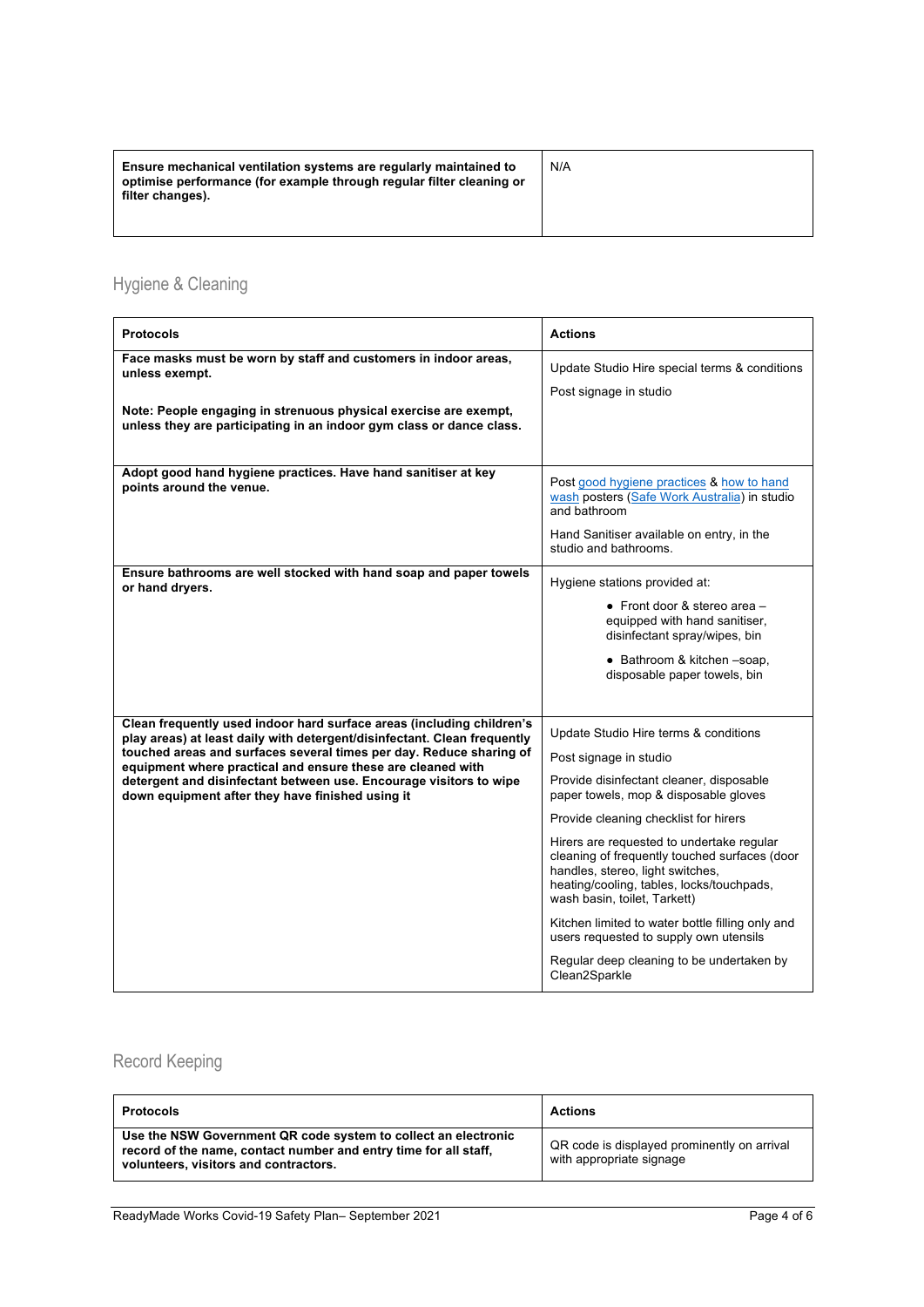| Processes must be in place to ensure that people provide the<br>required contact information, such as by checking phones for the<br>green tick to confirm they have checked in (keeping 1.5m physical<br>distance between staff and patrons). QR codes should be clearly<br>visible and accessible including at entrances to the premises.                                                                                                                                                                                                 | Studio Hire special terms & conditions require<br>hirer/users to agree to checking in via QR<br>code            |
|--------------------------------------------------------------------------------------------------------------------------------------------------------------------------------------------------------------------------------------------------------------------------------------------------------------------------------------------------------------------------------------------------------------------------------------------------------------------------------------------------------------------------------------------|-----------------------------------------------------------------------------------------------------------------|
| If a person is unable to provide contact details, for example due to<br>age or language barriers, another person may provide contact details<br>on their behalf. If it is not possible for check-in to occur, keep a<br>record of the name, contact number and entry time for all staff,<br>volunteers, visitors and contractors for a period of at least 28 days.<br>These records must be provided in an electronic format such as a<br>spreadsheet as soon as possible, but within 4 hours, upon request<br>from an authorised officer. | A manual register is available at the entry way<br>to the studio for those unable to electronically<br>check-in |